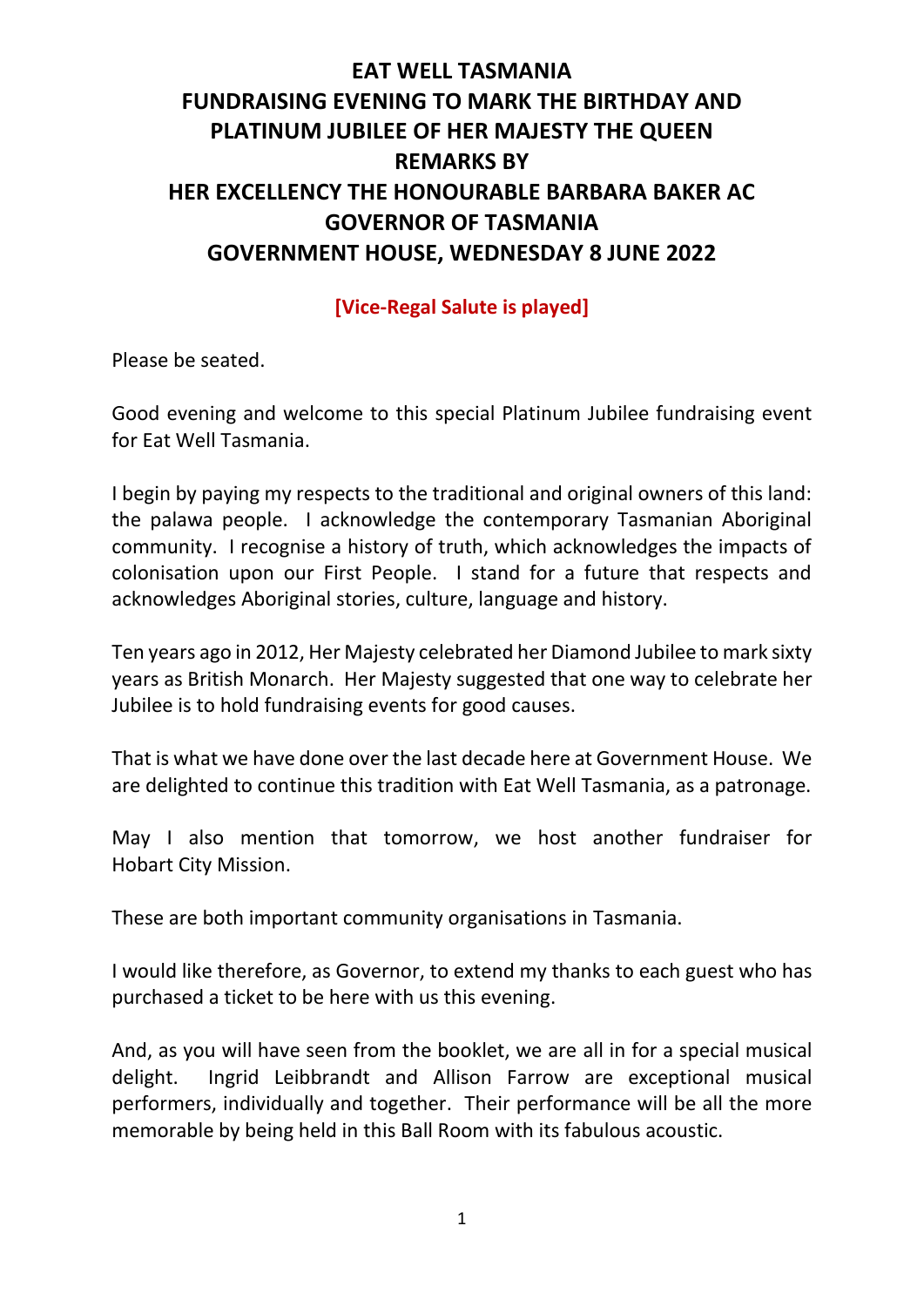We shall then enjoy high quality fare, with much produced in our Government House Gardens and all prepared in our Kitchens.

It is also with considerable pride that we can say that among Eat Well Tasmania's energetic and dedicated Board members is Ainstie Wagner, our Government House Executive Chef. Ainstie is a great supporter of local producers and seasonal produce is always on the menu here for functions and, importantly, for donations to organisations such as Hobart City Mission, the Salvation Army and the Migrant Resource Centre.

Government House has been working with Eat Well Tasmania for over ten years, supporting Tasmanians to gain greater access to healthy, local, seasonal fruit and vegetables. Eating seasonal, nutrient-rich, fresh food and eating local is a key message for Eat Well Tasmania – and Government House. Unfortunately, statistics indicate that less than 8 per cent of us eat well enough in fruit and vegetables.

As Patron, I am proud to support Eat Well Tasmania in its mission to create and share the tools and systems needed for healthier eating. Eat Well Tasmania understands the importance of research, strategic storytelling, and advocacy in helping to align the right people to make bold decisions to drive healthy change.

A critical element in the behavioural changes that we need to achieve a healthier Tasmania, is to shift the current culture of food consumption. Working with industry and government, Eat Well Tasmania is striving to ensure more local, seasonal food is available to more Tasmanians, which in turn will support our food producers.

Tasmania needs a strong policy environment that values seasonal eating and equitable access to this food, for all. This mission feeds, no pun intended, into the advocacy and community campaigns that Eat Well Tasmania delivers across the State.

We have a diversity of seasonal food available in Tasmania all year round. And tonight, our best winter produce is on show, thanks to the delicious menu planned, crafted and prepared by Ainstie Wagner and her team. Thank you so much Ainstie and team.

Thank you also to our Executive Butler, Leigh Millington, and his team for presenting the fare to us, and to all Government House staff involved to make sure this event is enjoyable for us all.